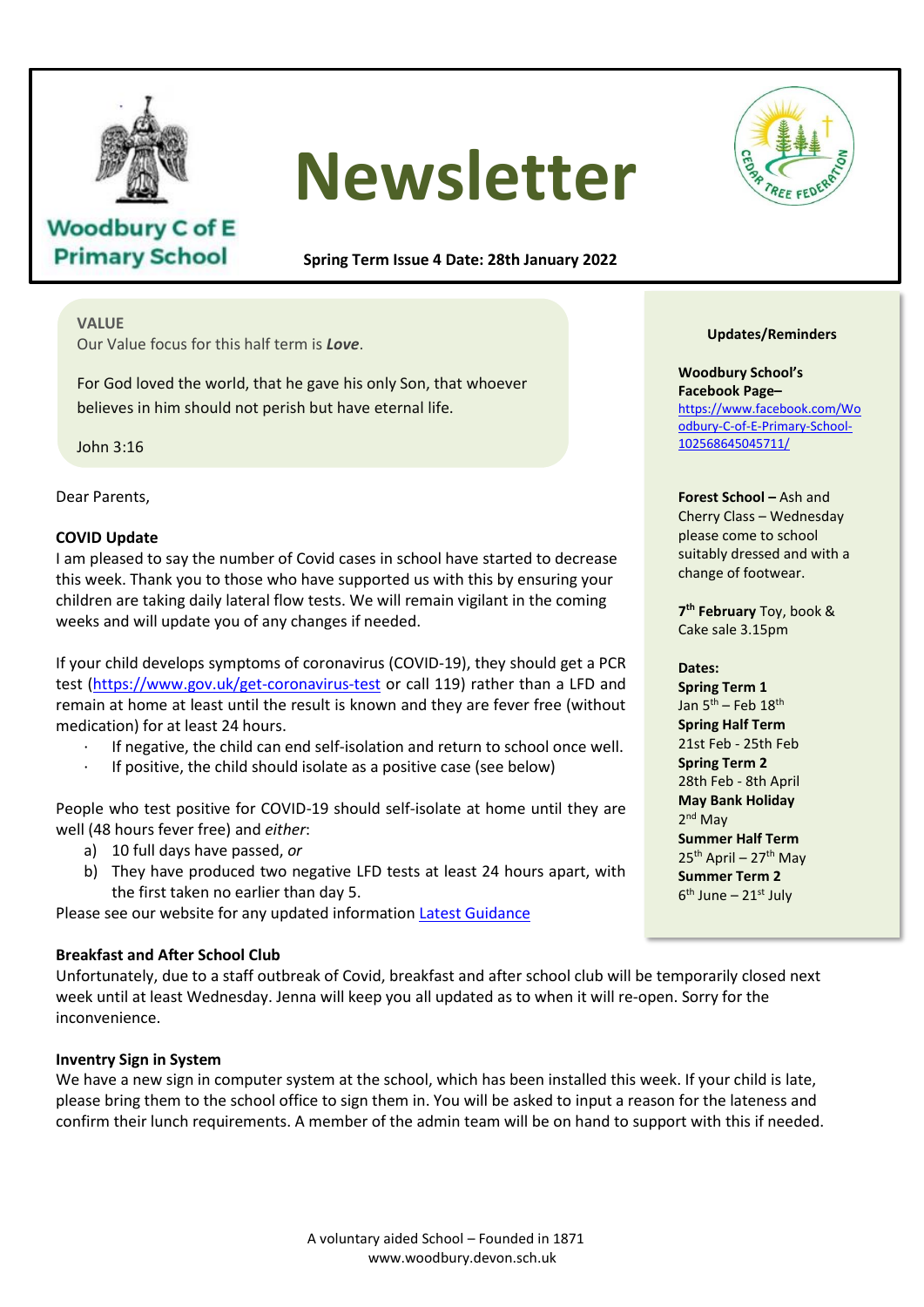## **RSPB - Big Garden Bird Watch Weekend**

## The RSPB Big Garden Birdwatch is here!

Pick a time over Friday 28 to Sunday 30 January, and watch the birds in your garden, from your balcony, or in your local greenspace for one hour. It doesn't matter what time you do your Big Garden Birdwatch, but you're likely to see more birds if you do it first thing in the morning.

To find out more visit [The Big Garden Birdwatch](https://www.rspb.org.uk/get-involved/activities/birdwatch/)

## **Save the Children**

Some children in Cherry class (Year 3) are organising a Toy, Book, and Cake sale to raise money for Save the Children. The sale will be straight after school, **3.15pm on Monday 7th February**. If you have and good quality books or working toys that you would like to donate, please can you pass to Mrs Vernon in Ash class (Year 6).

## **NAS 'Free' parent autism training**

Please see the following link that gives you information on free training programmes for parents with autistic children. [Early Bird parent sessions \(autism.org.uk\)](https://eur02.safelinks.protection.outlook.com/?url=https%3A%2F%2Fwww.autism.org.uk%2Fwhat-we-do%2Fprofessional-development%2Ftraining-and-conferences%2Fearlybird%2Fbarclays-parent%3Futm_source%3DThe%2520National%2520Autistic%2520Society%26utm_medium%3Demail%26utm_campaign%3D12931293_autismpracticeeducation.20.01.22%26dm_i%3DYA3%2C7P5UL%2CJV8R5D%2CVDKZ6%2C1&data=04%7C01%7Cearlyhelpsouthsecure-mailbox%40devon.gov.uk%7C51498644d8c845cfb66f08d9dc3a4c06%7C8da13783cb68443fbb4b997f77fd5bfb%7C0%7C0%7C637782965221621450%7CUnknown%7CTWFpbGZsb3d8eyJWIjoiMC4wLjAwMDAiLCJQIjoiV2luMzIiLCJBTiI6Ik1haWwiLCJXVCI6Mn0%3D%7C3000&sdata=jHAJg2J7iW14RblXPL5kEiYR3UBDaHc%2FhkjopJqQk9U%3D&reserved=0)

## **Free School Meals and Funding**

Are you eligible for free school meals? Did you know you may be able to help our school with additional funding?

It is not known by many parents and carers, but for every school family that puts in a claim and qualifies for Free School Meals, our school receives additional funding, called **Pupil Premium.** This helps enormously in allowing us to provide additional time and resources to your child's education.

For this reason, we are asking **every** school family, even those that have children who qualify for the Universal Free School Meals Scheme in **Reception, Year 1, and Year 2**, to please apply if you are currently in receipt of, or due to a change in your circumstances, are about to claim for any of the following benefits.

- Universal Credit
- Income Support
- Income based Jobseekers Allowance
- Income related Employment and Support Allowance
- The guaranteed element of Pension Credit' Support under Part Vi of the Immigration and Asylum Act 1999
- Child Tax Credit
- Working Tax Credit run-on

# **New starter pupil premium**

The pupil premium is additional funding given to state-funded schools in England to raise the attainment of disadvantaged pupils and close the gap between them and their peers.

There are 4 elements to pupil premium:

- 1. Free school meal eligibility
- 2. service children
- 3. adopted from care, special guardianship order and residence order
- 4. children in care

Any qualifying family that registers their eligibility (based on the free school meal criteria) will help raise pupil premium money for the school.

# **Do I need to apply for pupil premium? (Based on free school meal criteria)**

You only need to apply if you have a child in reception, year 1 or year 2 and both if the following apply:

• you do not have an existing free school meal claim